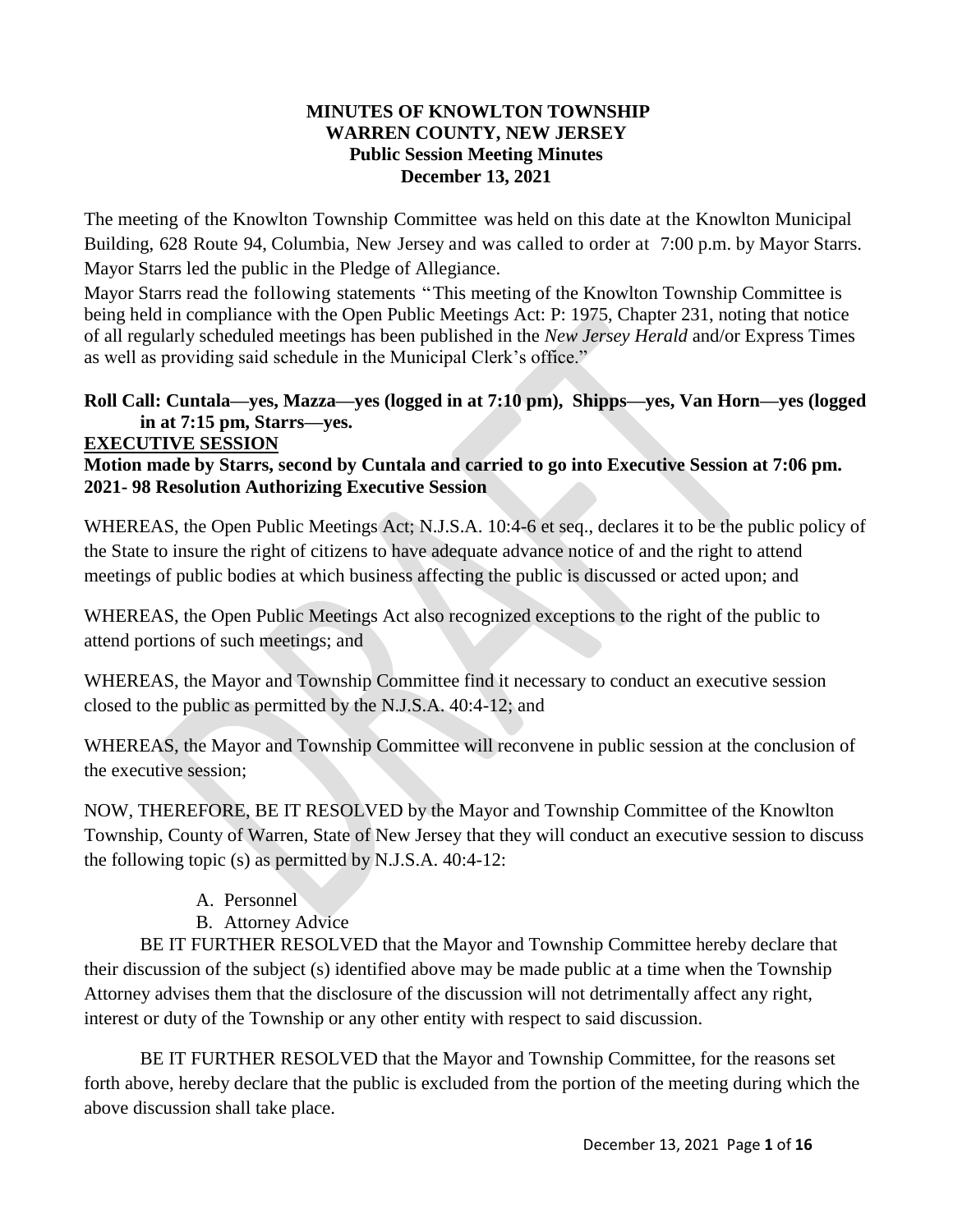### **Motion made by Starrs, second by Cuntala and carried to come out of Executive Session at 7:30 pm.**

# **PUBLIC COMMENT**

Christine Dunbar – Paulins Kill Watershed Coordinator-gave a brief synopsis on a presentation that she would like to present to the committee regarding the salt run off into the watershed specifically in the streams and rivers. Committee agreed to invite Ms. Dunbar to a meeting in January.

Tara Mezzanotte-went over a few things regarding the Rockwall project. NJDOT office of inspector general is reviewing the documents that Mrs. Mezzanotte presented and will continue to review documents that she presents.

Warren County Commissioners have not heard back from the state regarding their fix "S turns" problem statement . The state has also not updated the commissioners on project development. FWHA has not responded to the commissioners on being a cooperative agency.

# **DEPARTMENT REPORTS**

Mayor Starrs stated that the video cameras have been installed at Tunnel Field and has already got footage of damage being done at the field.

### **ORDINANCE**

Public Hearing/ Adoption of 2021-13 An Ordinance Amending Chapter 156 of the Code of the Township of Knowlton Entitled "Soil Removal" in Order to Regulate Soil Importation

**WHEREAS**, the unregulated and uncontrolled dumping of potentially contaminated fill in the Township of Knowlton (the "Township") may result in conditions detrimental to the health, safety, and general welfare of the citizens of the Township; and

**WHEREAS**, the Township currently regulates and prohibits the importation of contaminated soil; and

**WHEREAS,** Township Ordinances do not empower the Township to prohibit the exportation of contaminated soil; and

**WHEREAS**, the Township Committee has determined that it is in the best interests of the Township to further regulate the movement and exportation of soil to ensure it free of contaminants that would and be harmful or hazardous to residents; and

**NOW, THEREFORE, BE IT ORDAINED**, by the Township Committee of Knowlton as follows:

*NOW THEREFORE BE IT ORDAINED,* by the Mayor and Committee of the Township of Knowlton, County of Hunterdon, State of New Jersey as follows:

**SECTION 1.** Chapter 156, Article II, entitled "Soil Removal for Nonmining Activities," is hereby amended as follows (additions noted in bold italics *thus* and deletions noted with strikethrough thus):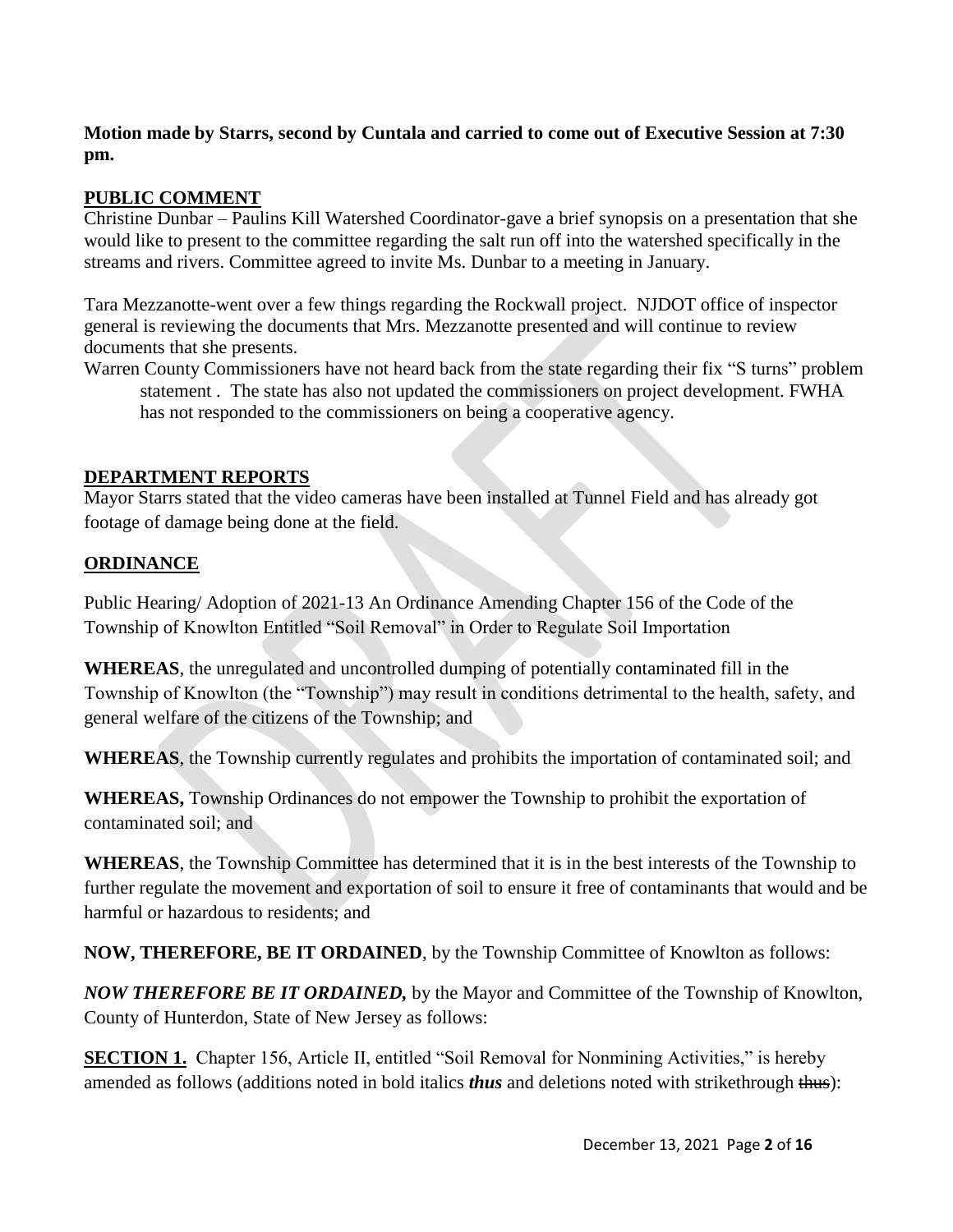§ 156-4 Permit Required.

*A.* No person shall excavate for the removal of soil or otherwise remove soil in contravention of this chapter or for sale or for use other than on the premises from which the soil shall be taken without a soil removal permit, except in connection with the excavation or grading incidental to construction or alteration of a structure on such premises for which a permit has been issued or site plan approval has been rendered by the Planning Board or Board of Adjustment or other permitting agencies or for ordinary landscaping.

*B. No person shall deposit or place soil on, or cause, allow, or permit soil to be placed on any property in the Township of Knowlton, unless a permit is issued by the Township and any other applicable county, state or federal approval(s) or permit(s). This shall include the sale of soil for deposit or placement on any property within the Township of Knowlton.*

*C. Sale or Complimentary Gifting of Removed Soil. Any excavation where the removed soil will be sold or provided at no charge and deposited on property other than from where it was excavated shall not be entitled to exemption from compliance with this ordinance pursuant to Subsection D hereunder. All property owners seeking to remove soil and sell it or give it away shall be required to obtain a permit hereunder and submit proof that the soil is clean pursuant to Section 156-5(N). If the applicant does not provide proper soil testing documentation, the Township Zoning Officer or Engineer are empowered pursuant to Section 156-6 to send soil samples for testing at the expense of the applicant. However, excavations by licensed quarries shall be governed by Article III hereunder.*

*D. Exemptions. With the exception of licensed quarries governed by Article III hereunder, the below exemptions shall not apply if the soil will be sold and / or deposited on property other than from where it was excavated. An Applicant is not required to obtain a permit under this chapter for the following:*

*1. Removal of less than 100 cubic yards.* 

*2. Excavations and/or fill for buildings, foundations, or swimming pools provided that the removed soil will not be sold, gifted, or deposited on property other than from where it was excavated and that no work shall be performed until the issuance of a permit by the Zoning Officer and/or Department of Health.*

*3. Excavations for septic tanks or sanitary installations, provided that the removed soil will not be sold, gifted, or deposited on property other than from where it was excavated and that no work shall be performed until the issuance of a permit by the Zoning Officer and/or Department of Health.*

*4. Excavations by licensed quarries, which are governed by Article III hereunder.*

*5. Excavations conducted pursuant to a final site plan or final subdivision (major or minor) has been granted by the Planning or Zoning Board, provided that the removed soil will not* 

December 13, 2021 Page **3** of **16**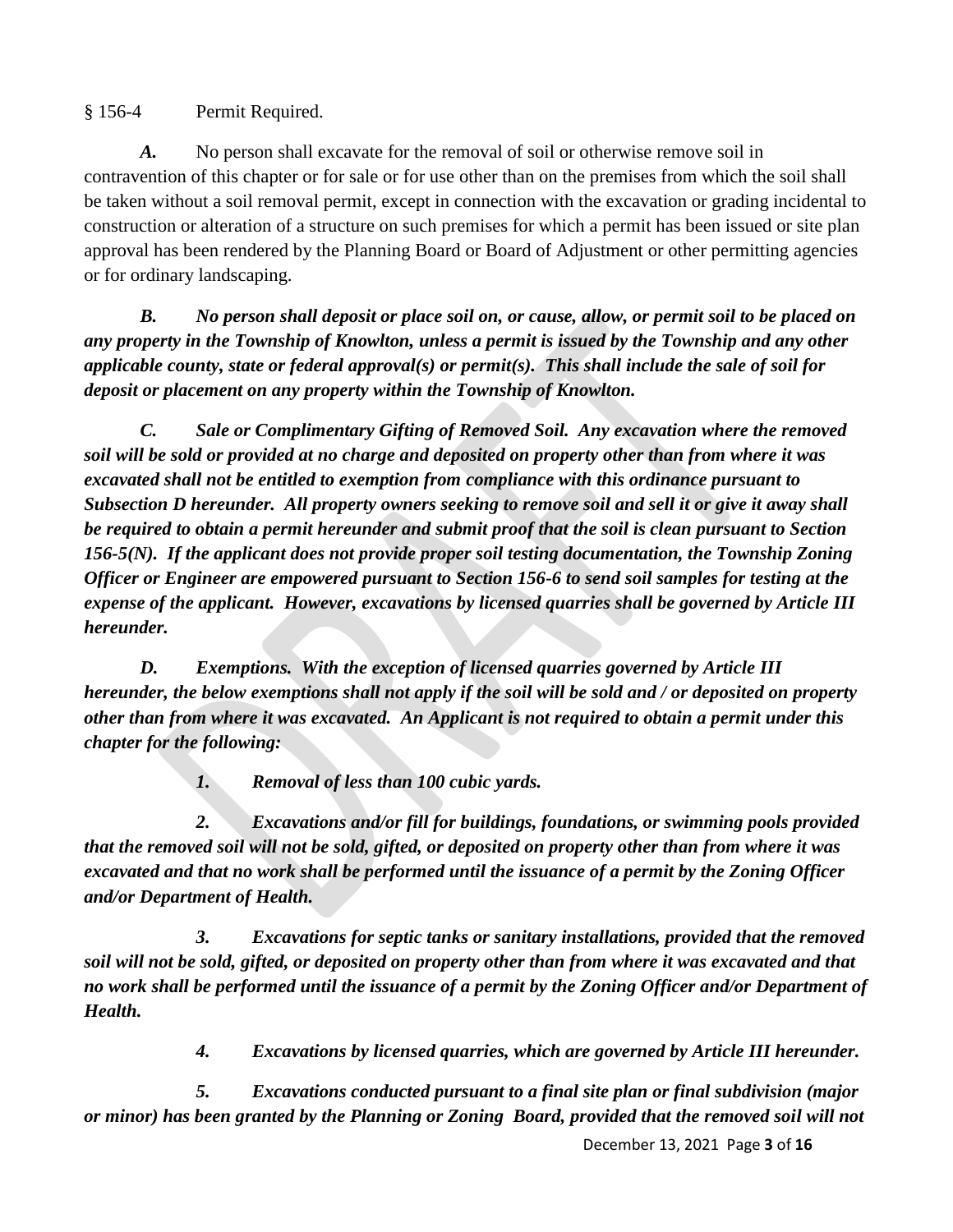*be sold, gifted, or deposited on property other than from where it was excavated.* 

*6. Notwithstanding an exception, all work shall be performed in accordance with the standards for soil erosion and sediment control as regulated by the State of New Jersey and the applicable Soil Conservation District requirements.*

# § 156-5 Application for permit<del>; fee.</del>

Application shall be made to the Zoning Officer and accompanied by *the following*: a signed major subdivision plat and/or plan showing the purpose and reason for the soil removal activity and shall include the following:

A. The name and addresses of the applicant and the owner (if other than applicant).

B. The description of the land involved, including Tax Map lot and block numbers as identified by the Knowlton Township Tax Maps.

C. A detailed description of the methods, conveyances and machinery to be employed for the soil removal activity.

D. The total quantity of soil to be removed in cubic yards.

E. The existing and finished contours of the site of removal and disposition of the soil, shown at a scale of not less than one inch equals 100 feet and a contour interval of two feet.

F. A copy of any Soil Erosion and Sedimentation Control Plan approved by the Warren County Soil Conservation District, in those applications where such a plan and approval are required.

G. The purpose or reason for the intended soil removal activity.

H. The proposed destination of the soil to be removed.

I. The proposed date for the commencement and completion of the soil removal activity. However, in no event shall a permit be good for more than two years.

J. The name, address and telephone number of the person in direct charge of the soil removal activity.

K. A permit fee of \$100. *and escrow deposit in accordance with Section 15-14 hereunder.*

L. Performance bonding, which shall be in accordance with approval of the Board having jurisdiction over the applications.

*M. A signed subdivision plat, site plan, and/or plan showing the purpose and reason for the soil removal activity.*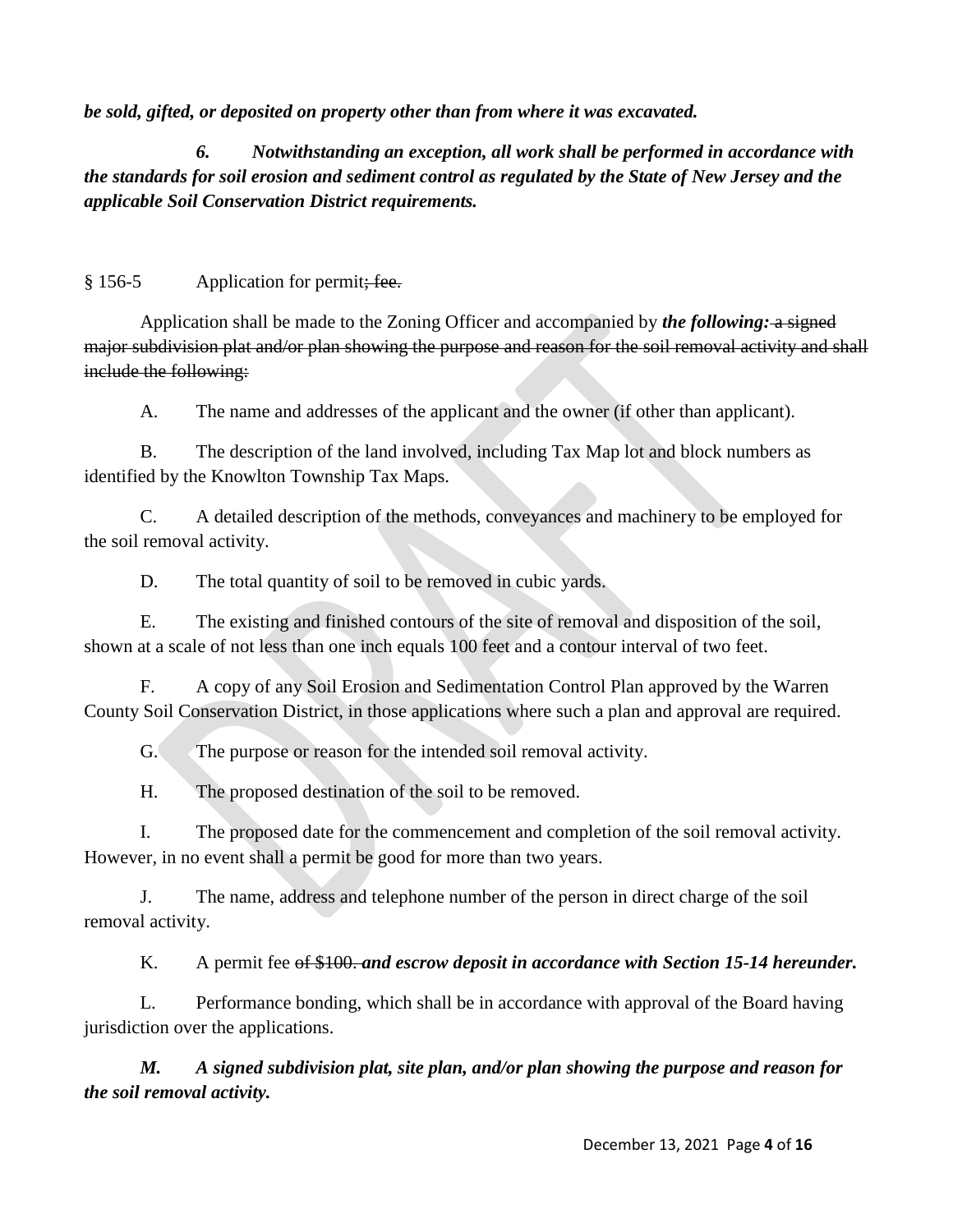*N. If soil will be removed from the property and deposited elsewhere or sold proof that the soil has been tested and found to be in conformance with the Soil Ranking Criteria found in N.J.A.C. 7:26D, Appendix 1, Table 1A.* 

*1. Proof under this subsection shall be a letter from a laboratory certified by the state to perform soil analysis, stating that results meet or exceed the standards set forth in N.J.A.C. 7:26D, Appendix 1, Table 1A, and such other State, county, or municipal standards in effect at the time of testing, along with the actual test results.*

*2. A minimum of two samples are to be extracted from the source for laboratory analysis for each 1,000 (one thousand) cubic yard lot, or fraction thereof. Samples are to be extracted, tested, and evaluated by a state certified laboratory. Samples must be biased to the location of the highest suspected contaminated concentrations, as determined by the laboratory professional or his duly assigned representative*

*O. The location to which the soil/fill is to be placed.*

§ 156-6 *Application Review;* Issuance of permit; *Conditions*

Upon receipt of a completed application for a soil extraction permit, the Zoning Officer shall issue a soil removal permit when site plan approval has been granted.

*A. The Township Zoning Officer shall review all such applications and, if in the opinion of the Township Zoning Officer, professional review of the application, including review by the Township Engineer or physical examination or testing of soil is required, the Zoning Officer shall forward all pertinent materials to a soil consultant or environmental consultant for review and for a certified testing soil laboratory report which shall be delivered to the Township Committee within 30 days from the date of completion of the application.* 

*B. The report of the consultant shall be accompanied by an invoice for the services performed. All expenses connected with such testing are to be borne by the applicant and shall be deducted from the escrow account established pursuant to § 156-14.*

*C. Processing deadline. Within 30 days of the date of submission of a complete application, the Township Zoning Officer shall review the application in accordance with the procedures established in this article and provide any testing results and a recommendation to the Township Committee. The Township Committee shall then decide whether to issue the permit at the first regular Committee meeting after submission of the recommendation and findings by the Township Engineer.*

*D. If, after considering the application and all maps, reports and other documents or evidence, the Township Zoning Officer determines that the proposed soil removal operation will not adversely affect the public health, safety or general welfare, a permit shall be granted to the applicant and shall include a reasonable time limit for completion of the operation.*

*E. In granting permits under this section, the Township Zoning Officer shall have the power to*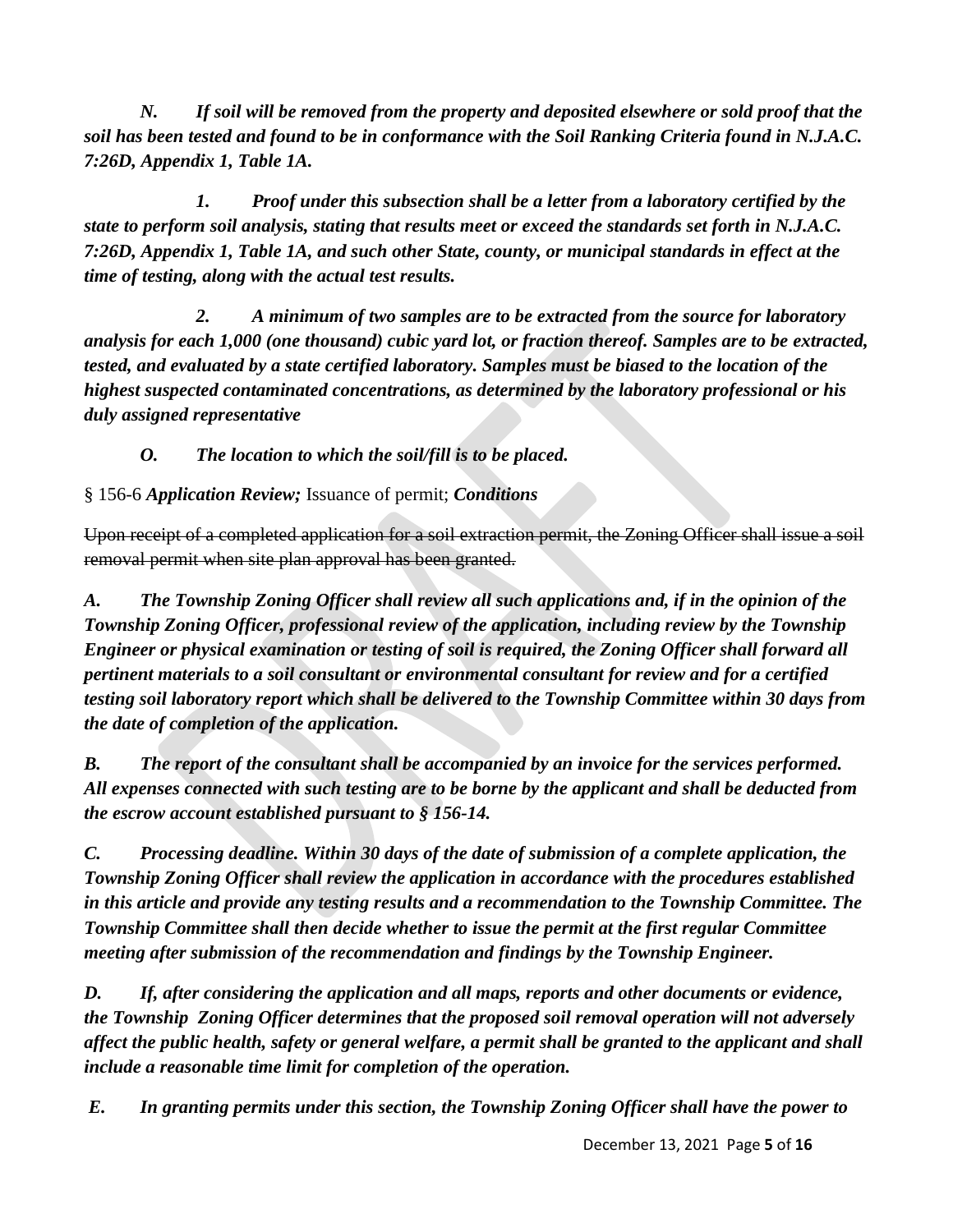*condition the permit upon compliance by the applicant with such terms and conditions as may be deemed necessary or advisable to effect the provisions and intent of this section. Such conditions may include the requirement of as-built plans.*

§ 156-7 Rights of permittee.

A. The issuance of a soil removal permit in connection with a surface mining operation shall entitle the permittee for the duration of the permit and subject to its terms to extract soil, remove it from the designated premises and transport it to a location within or outside the Township of Knowlton.

B. The issuance of a soil removal permit in connection with other than surface mining activities shall be in accordance with the recommendations of the Planning Board or Board of Adjustment and shall entitle the permittee for the duration of the permit and subject to its terms to extract specified quantities of soil and remove it from the designated premises; provided, however, that such removal and transportation of soils shall be limited to the hours of 7:00 a.m. to 5:00 p.m., Mondays through Saturdays, except State of New Jersey legal holidays. In no event may topsoil be removed from the site.

§ 156-8. Records.

The Zoning Officer shall keep a record of all permits issued under the authority of this chapter. The records shall include all information contained in and terms applicable to the permit. The records shall also indicate the amount of fees paid for the permit, the date on which the payment was received, the date of the issuance of the permit and whether the permit was new or a renewal.

§ 156-9. Display of permit.

During any soil extraction activity, a valid soil extraction permit shall be prominently displayed at the site where said activity is being conducted.

### § 156-10. Nontransferability.

Soil extraction permits shall apply only to the person and the site to whom and for what purpose it was issued or approved and may not be transferable to another person or site.

§ 156-11. Revocation of permit.

A. Any soil extraction permit issued by the Zoning Officer may be revoked by the Township Committee after notice and a hearing for any of the following causes:

(1) Fraud or misrepresentation of the application for permit.

(2) Fraud or misrepresentation in the conduct of the permitted activity.

(3) A violation of any provision of the soil removal permit or noncompliance with any of the terms of a conditional use permit granted, where applicable, by the Planning Board or Board of Adjustment.

(4) Conduct by the permittee or his agents, representatives or employees in an unlawful manner or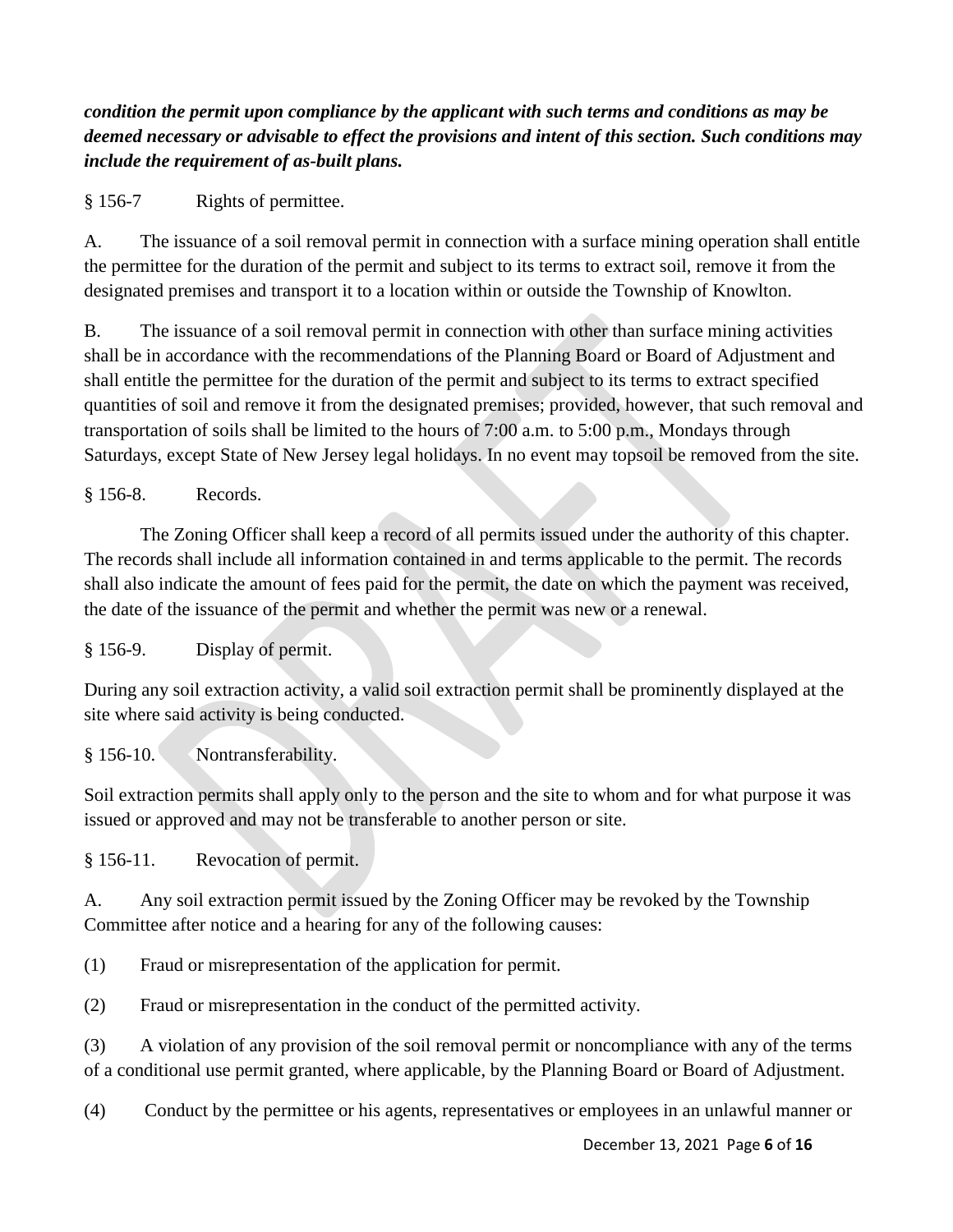in a manner inimical to the public health, safety or general welfare.

B. Notice of hearing for the revocation of a soil removal permit shall be given, in writing, by the Zoning Officer to the person, firm or corporation to whom the permit was issued. The notice shall specifically set forth the ground(s) upon which the proposed revocation is based and the time and place of the hearing. The notice shall be served by mailing a copy to the permittee to the address on the application, or to his last known address, by certified mail, return receipt required, at least five working days prior to the date set for the hearing.

C. At the hearing for the revocation of a soil removal permit, the permittee shall have the right to appear and be heard, to be represented by an attorney, to present witnesses in his own behalf, to crossexamine opposing witnesses and to have a permanent record made of the proceedings at his own expense. The Township Committee shall revoke or suspend the permit if it is satisfied by a preponderance of evidence that valid causes for such revocation or suspension exist.

§ 156-12 Reinstatement of permit.

The Township Committee may authorize the issuance of another soil removal permit to a person whose permit has been revoked, suspended or denied as provided herein if, after a hearing, it is satisfied by clear and convincing evidence that the reasons leading to the revocation, suspension or denial have been properly rectified and will not reoccur. Otherwise, no person whose permit has been revoked, suspended or denied, nor any person acting in his behalf, directly or indirectly, shall be issued another permit to carry on the same soil removal activity.

§ 156-13 Violations and penalties.

A. For any and every violation of provisions of this chapter, the owner, contractor or other person or persons interested as lessees, tenants or otherwise in any building, land or premises where such violation has been committed or shall exist or continue to exist and who shall fail to abate said violation within the time specified by the notice of violation, after written notice to do so has been served upon him by certified mail, return receipt requested, or by personal service upon him, shall for each and every violation be subject to a fine up to \$500 *\$1,000* per day for each day of violation or imprisonment for 90 days, or both.

B. Each and every day of such violation after such abatement notice shall have been served shall be considered a separate and specific violation of this chapter and not as a continuing offense. If, after diligent effort, service of a notice of violation cannot be made by mail or in person, posting of a copy of such notice at a conspicuous part of the premises in violation shall be construed as legal service

# *§ 156-14. Fees; escrow.*

*A. Permit fee. The fee for issuance of a permit under this article shall be a minimum of \$100 plus \$10 per thousand cubic yards in excess of 100 cubic yards.*

*B. Escrow. No application under this article shall be considered unless the applicant has*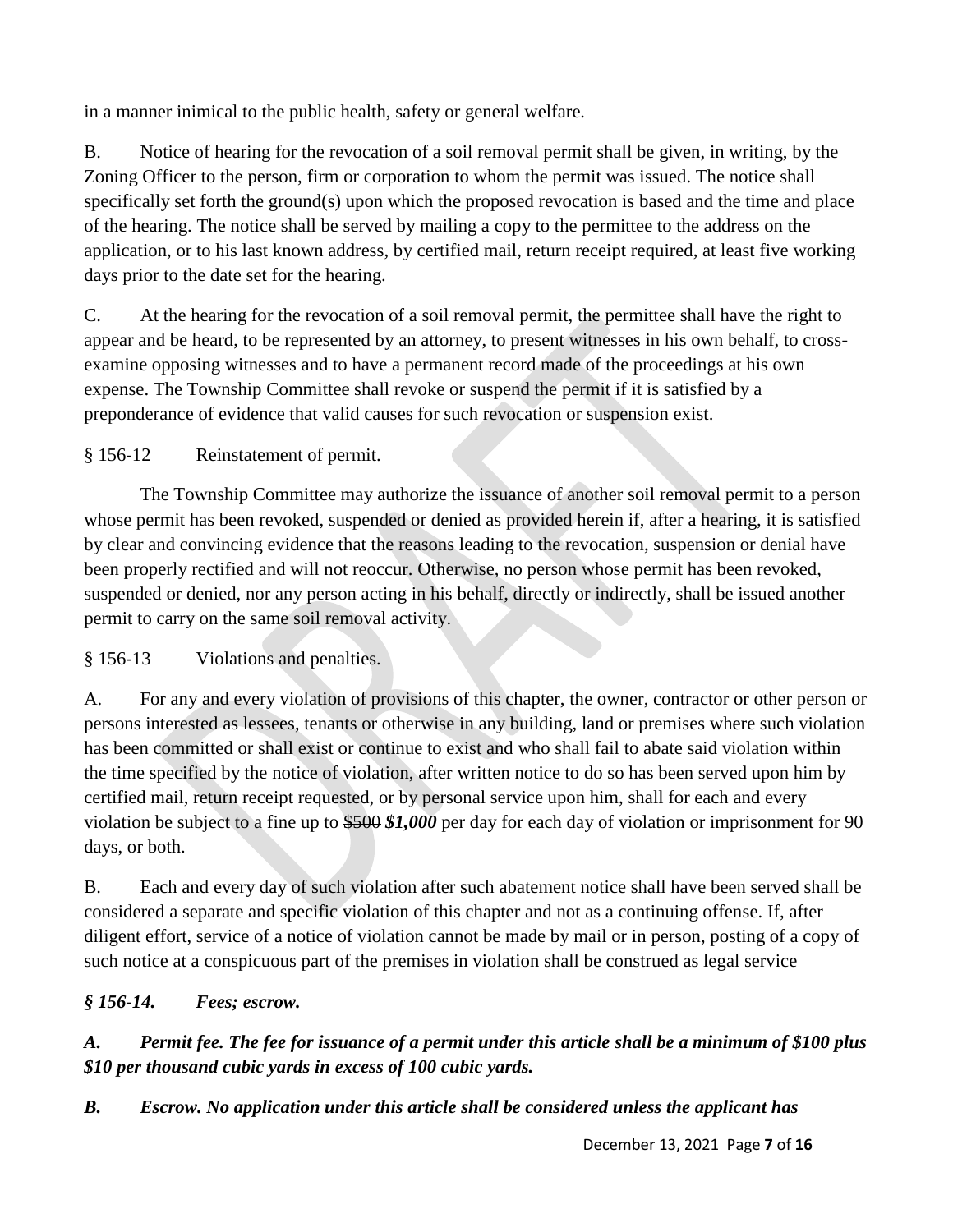*deposited with the Township Clerk initial escrow moneys in the amount of \$2,000 for engineering, legal and other costs generated by an application. A minimum escrow balance of \$1,000 shall be maintained.*

*C. Fees waived. Where there is an approved site plan and said site plan approval includes the removal or exportation of soil, no permit, fee, or escrow deposit fee will be required. However, fees will only be waived if the removed soil will not be sold and / or deposited on other properties.*

**SECTION 2.** All Ordinances or parts of Ordinances inconsistent herewith are repealed as to such inconsistencies.

**SECTION 3.** If any section, subsection, sentence, clause, phrase or portion of this Ordinance is for any reason held invalid or unconstitutional by any court of competent jurisdiction, such portion shall be deemed a separate, distinct and independent provision, and such holding shall not affect the validity of the remaining portions thereof.

**SECTION 4.** This Ordinance shall take effect upon final passage and publication according to law.

**Motion made by Starrs, second by Cuntala and carried to open public comment.**

**Motion made by Starrs, second by Cuntala and carried to close public comment.** 

**Motion made by Starrs, second by Cuntala an approved by roll call Cuntala—yes, Mazza—yes, Shipps—yes, Van Horn—yes, Starrs—yes, the adoption of ordinance 2021-13.**

# **CONSENT AGENDA**

1. 2021-99 Requesting Approval of Items of Revenue and Appropriation N.J.S.A 40A:4-87 (Clean Communities)

**WHEREAS**, NJSA 40A:4-87 provides that the Director of the Division of Local Government Services may approve the insertion of any special item of revenue in the budget of any county or municipality when such item shall have been made available by law and the amount was not determined at the time of the adoption of the budget; and

**WHEREAS**, the Director may also approve the insertion of an item of appropriation for equal amount,

**NOW, THEREFORE, BE IT RESOLVED** that the Township Committee of the Township of Knowlton in the County of Warren, New Jersey, hereby requests the Director of the Division of Local Government Services to approve the insertion of an item of revenue in the budget of the year 2021 in the sum of \$12,844.52 which is now available from the Solid Waste Administration – Clean Communities.

**BE IT FURTHER RESOLVED** that the like sum of \$12,844.52 is hereby Appropriated under the caption Clean Communities; and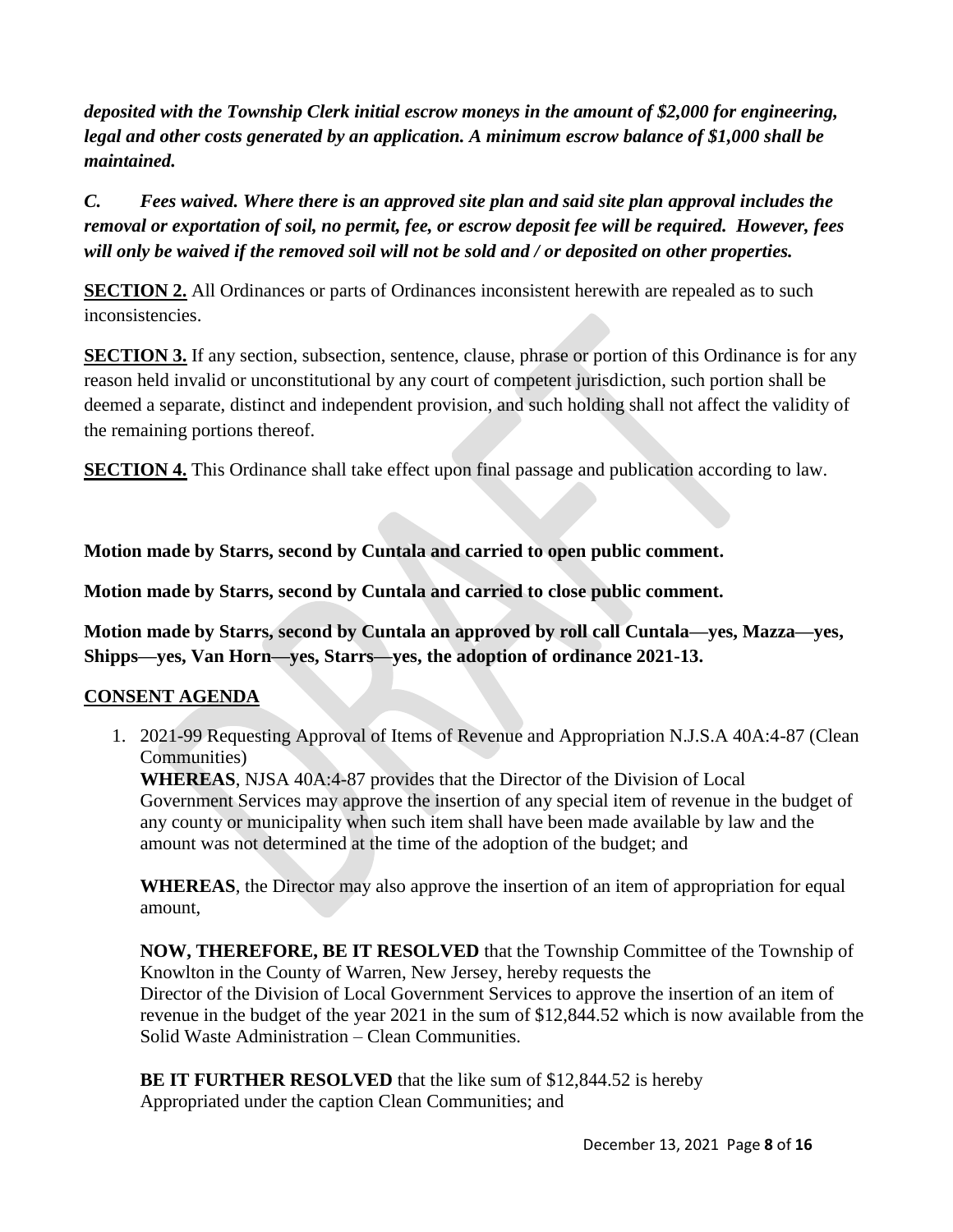**BE IT FURTHER RESOLVED** that the above is the result of funds from the Solid Waste Administration – Clean Communities in the amount of \$12,844.52.

2. 2021-100 Requesting Approval of Items of Revenue and Appropriation N.J.S.A 40A:4-87 (WC Ramsaysburg Homestead Grant) WHEREAS, NJSA 40A:4-87 provides that the Director of the Division of Local Government Services may approve the insertion of any special item of revenue in the budget of any county or municipality when such item shall have been made available by law and the amount was not determined at the time of the adoption of the budget; and WHEREAS, the Director may also approve the insertion of an item of appropriation for equal amount,

NOW, THEREFORE, BE IT RESOLVED that the Township Committee of the Township of Knowlton in the County of Warren, New Jersey, hereby requests the Director of the Division of Local Government Services to approve the insertion of an item of revenue in the budget of the year 2021 in the sum of \$1,470.50 which is now available from the Warren County Department of Land Preservation.

BE IT FURTHER RESOLVED that the like sum of \$1,470.50 is hereby Appropriated under the caption Warren County Department of Land Preservation – CHPP-Round 2; and

BE IT FURTHER RESOLVED that the above is the result of funds from the Warren County Department of Land Preservation CHPP Grant – Round 2 in the amount of \$1,470.50.

3. 2021-101 Requesting Approval of Items of Revenue and Appropriation N.J.S.A 40A:4-87 (WC Land Preservation CHPP Round 2)

WHEREAS, NJSA 40A:4-87 provides that the Director of the Division of Local

Government Services may approve the insertion of any special item of revenue in the budget of any county or municipality when such item shall have been made available by law and the amount was not determined at the time of the adoption of the budget; and

WHEREAS, the Director may also approve the insertion of an item of appropriation for equal amount,

NOW, THEREFORE, BE IT RESOLVED that the Township Committee of the Township of Knowlton in the County of Warren, New Jersey, hereby requests the Director of the Division of Local Government Services to approve the insertion of an item of revenue in the budget of the year 2021 in the sum of \$1,470.50 which is now available from the Warren County Department of Land Preservation.

BE IT FURTHER RESOLVED that the like sum of \$1,470.50 is hereby

Appropriated under the caption Warren County Department of Land Preservation – CHPP- Round 2; and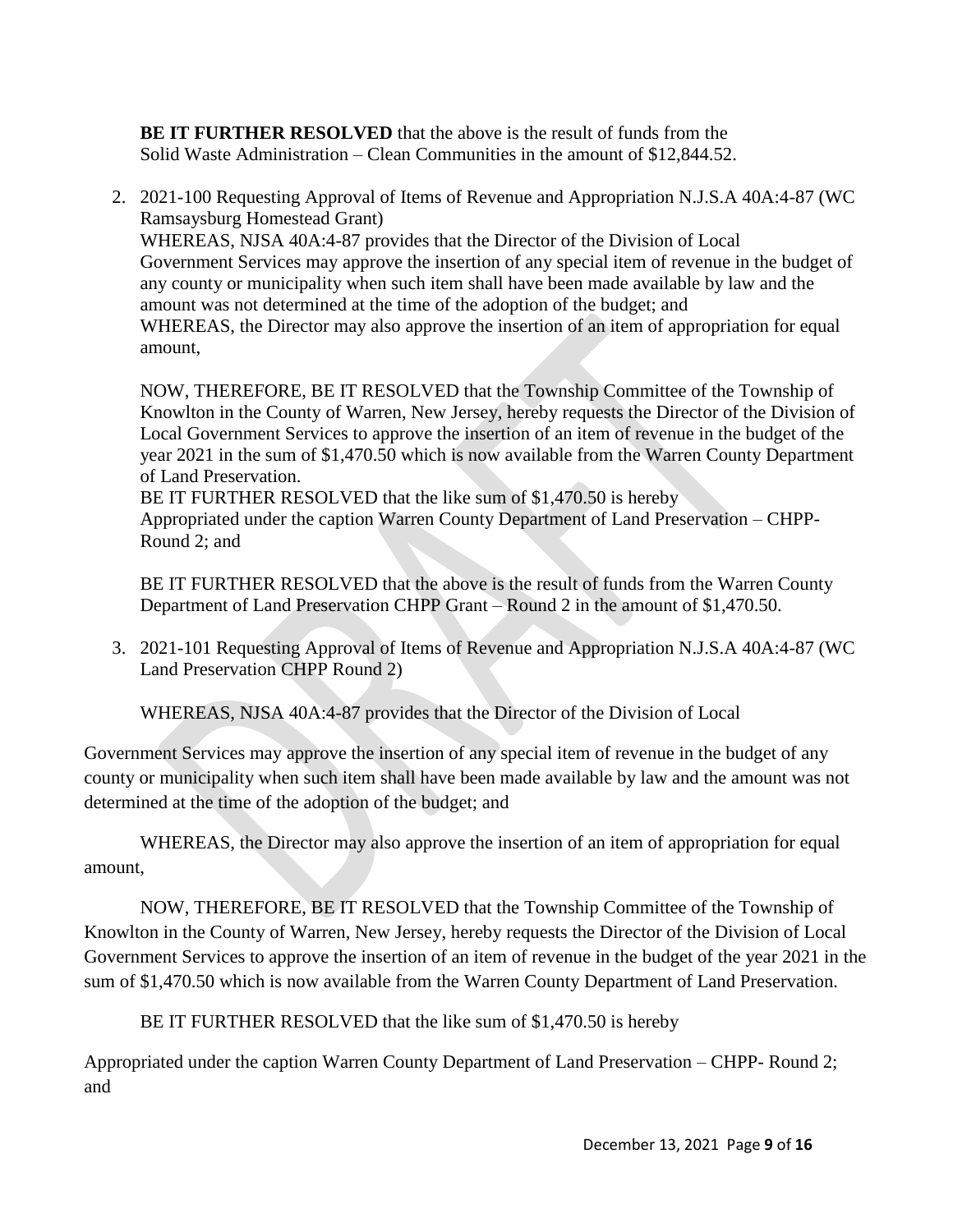BE IT FURTHER RESOLVED that the above is the result of funds from the Warren County Department of Land Preservation CHPP Grant – Round 2 in the amount of \$1,470.50.

4. 2021-102 Requesting Approval of Items of Revenue and Appropriation N.J.S.A 40A:4-87 (WC Land Preservation CHPP Round 1) WHEREAS, NJSA 40A:4-87 provides that the Director of the Division of Local Government Services may approve the insertion of any special item of revenue in the budget of any county or municipality when such item shall have been made available by law and the amount was not determined at the time of the adoption of the budget; and WHEREAS, the Director may also approve the insertion of an item of appropriation for equal amount,

NOW, THEREFORE, BE IT RESOLVED that the Township Committee of the Township of Knowlton in the County of Warren, New Jersey, hereby requests the Director of the Division of Local Government Services to approve the insertion of an item of revenue in the budget of the year 2021 in the sum of \$2,500.00 which is now available from the Warren County Department of Land Preservation.

BE IT FURTHER RESOLVED that the like sum of \$2,500.00 is hereby Appropriated under the caption Warren County Department of Land Preservation – CHPP-Round 1; and

BE IT FURTHER RESOLVED that the above is the result of funds from the Warren County Department of Land Preservation CHPP Grant – Round 1 in the amount of \$2,500.00.

5. 2021-103 Authorizing the Transfer of Funds

**WHEREAS,** NJSA 40A:4-58 permits transfers between current year budget appropriations during the last two months of the municipal fiscal year; and;

**WHEREAS,** there are certain Budget Year 2021 appropriations that require transfers to meet the charges and obligations that will be incurred by the end of this fiscal year.

**NOW, THERFORE, BE IT RESOLVED,** that the transfer below is hereby authorized by a 2/3 vote of the full Governing Body

| <b>Transfer From:</b>               |             |
|-------------------------------------|-------------|
| Engineering                         | \$21,343.98 |
| Total:                              | \$21,343.98 |
| Transfer To:                        |             |
| Emergency Management O/E            | 1,000.00    |
| <b>Celebration of Public Events</b> | 1,000.00    |
| Municipal Court S/W                 | \$19,343.98 |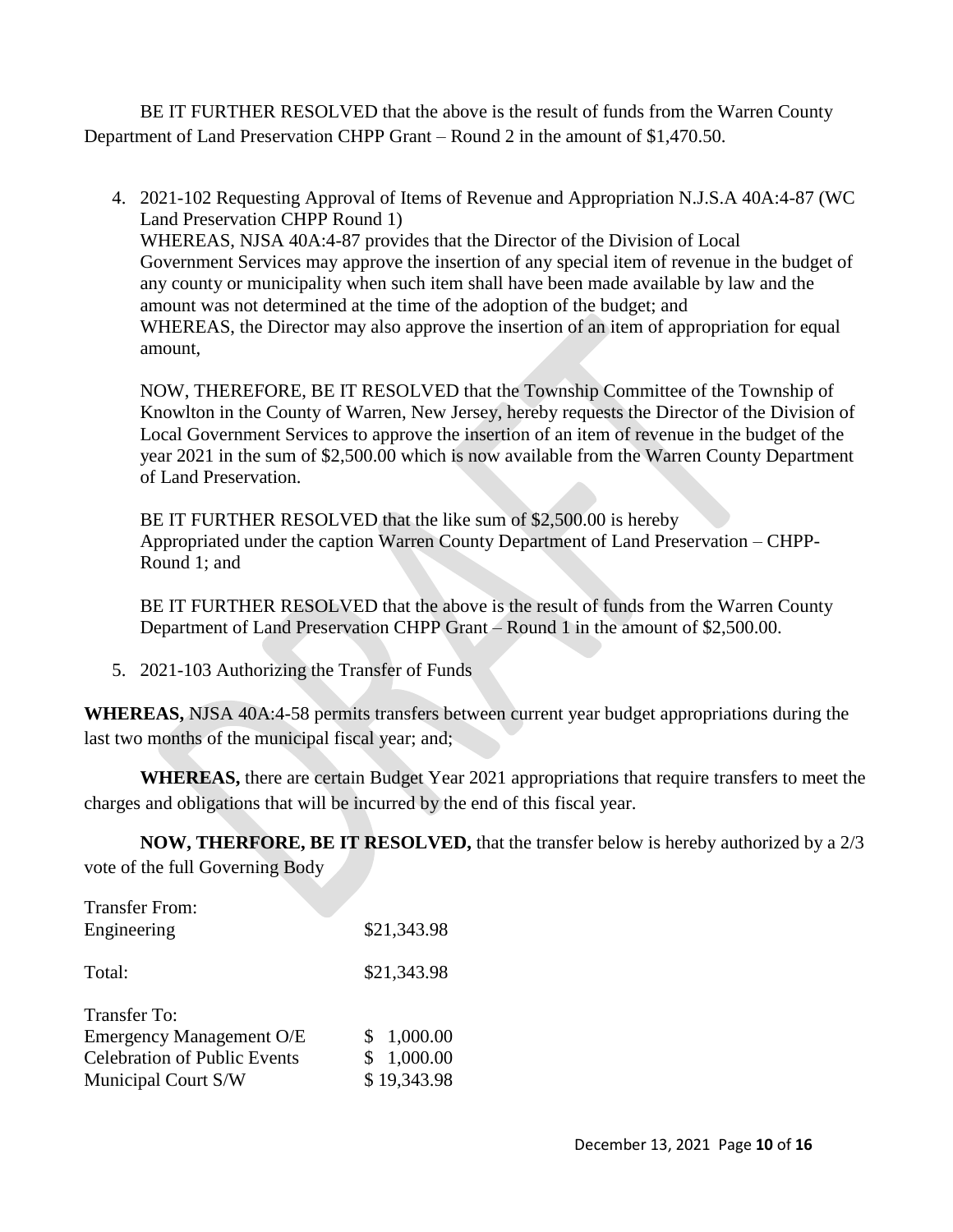#### Total: \$21,343.98

6. 2021-104 Authorizing the Transfer of 2020 Funds **WHEREAS,** NJSA 40A:4-58 permits transfers between current year budget appropriations during the first three months of the municipal fiscal year; and;

**WHEREAS,** there are certain Budget Year 2020 appropriations that require transfers to meet the charges and obligations that will be incurred by the end of this fiscal year. by a 2/3 vote of the full Governing Body

| <b>Transfer From:</b>    |            |
|--------------------------|------------|
| Road S/W                 | \$9,675.39 |
| Total:                   | \$9,675.39 |
| <b>Transfer To:</b>      |            |
| Engineering O/E          | \$3,252.75 |
| Historic O/E             | \$424.77   |
| Planning O/E             | \$1,210.39 |
| Zoning Board of Adj.     | \$1,427.02 |
| Building and Grounds O/E | \$3,360.46 |
| Total:                   | \$9,675.39 |

7. 2021-105 Cancellation of Improvement Authorizations within the General Capital Fund

WHEREAS, the following improvement authorization are outstanding in the Borough's General Capital Fund and have been deemed no longer necessary;

| <b>Ordinance:</b><br><b>Purpose</b> |                                      | <b>Amount</b> |  |
|-------------------------------------|--------------------------------------|---------------|--|
| Ord 2015                            | <b>Purchase/Refurbish Fire Truck</b> | \$18,050.00   |  |
| Ord 2015                            | <b>Acquisition of Dump Truck</b>     | 474.00        |  |
| Ord 2017-02                         | <b>Purchase of DPW Truck</b>         | \$1,562.00    |  |
| Ord.2017                            | <b>Construction of New Salt Shed</b> | 30.00         |  |
| Ord 2018-06                         | Purchase DPW Truck w/ plow           | \$7,380.00    |  |
| Ord 2018-07                         | <b>Purchase Sickle Bar Mower</b>     | 23.15         |  |
| Ord. 2020-05                        | <b>Acquisition of Air Packs</b>      | \$10,000.00   |  |

NOW, THEREFORE, BE IT RESOLVED, by the Mayor and Committee of the Township of Knowlton, County of Warren, and State of New Jersey that the above Ordinance balances be cancelled. \$474.00 to General Capital – Capital Improvement Fund, \$7,433.15 General Capital Fund Balance and \$29,612.00 of Authorized Debt.

**Motion made by Starrs, second by Cuntala and approved by roll call vote: Cuntala—yes, Mazza—yes, Shipps—yes, Van Horn—yes, Starrs—yes, Consent Agenda items 1-7 .**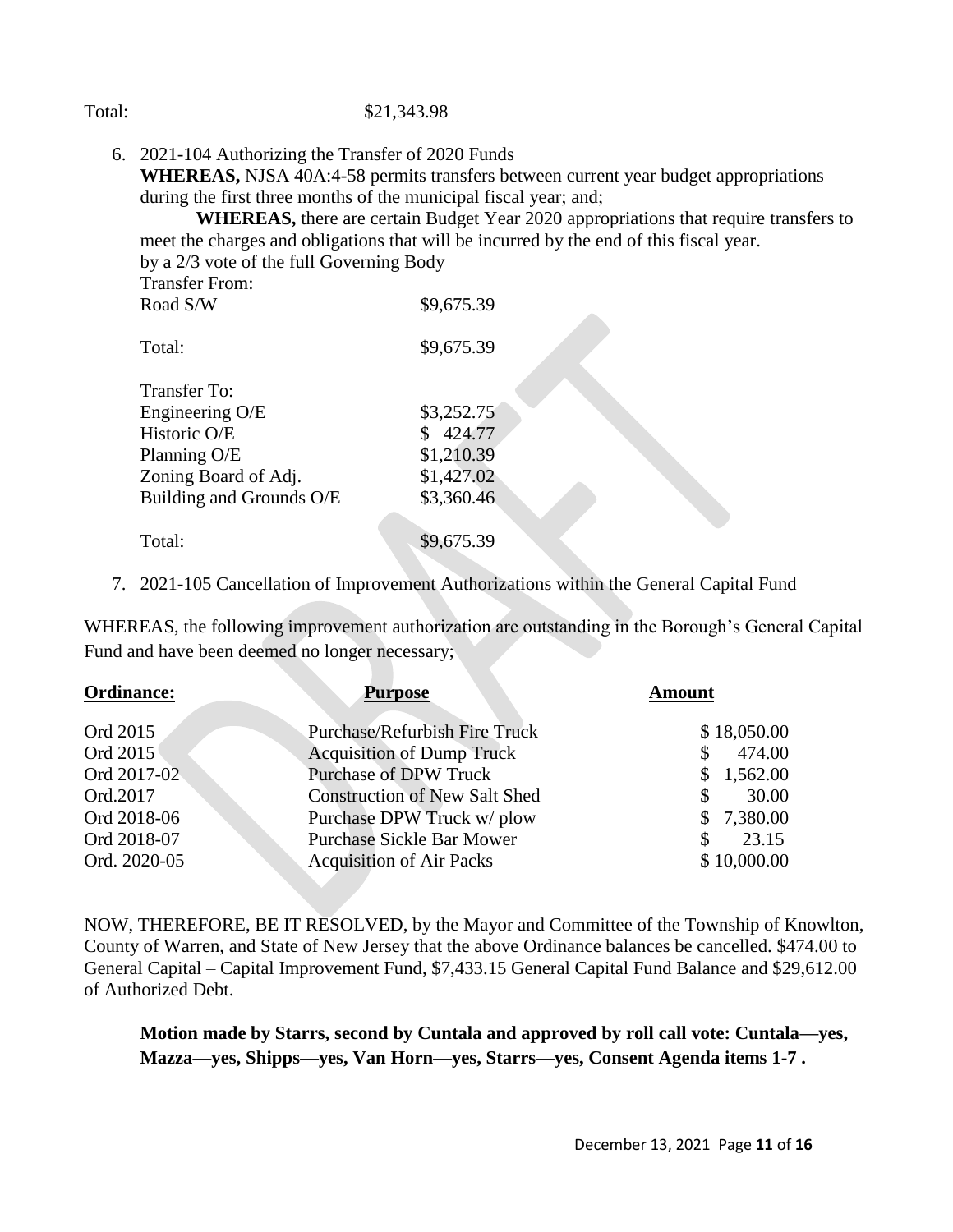# **RESOLUTIONS**

2021-106 Contracting for Professional Services Without Competitive Bidding in Accordance with the Local Public Contracts Law (N.J.S.A. 40A-11.1 Et Seq.)

**WHEREAS,** the Mayor and Township Committee of the Township of Knowlton are desirous of attaining professional services for the betterment of the Township of Knowlton; and ,

**WHEREAS,** there exists a need for appraisal of Block 8, Lot 6.01(also known as Hoh Farm)

**WHEREAS,** the Local Public Contracts Law (N.J.S.A. 40A:11-1 et seq.) requires that the resolution authorizing the awarding of contracts and appointments for professional services without competitive bidding must be publicly advertises:

**NOW, THEREFORE, BE IT RESOLVED,** by the Mayor and Committee of the Township of Knowlton, Warren County, New Jersey, that the services of Norman J. Goldberg, INC. at a cost of \$1,745.00 and the services of Joshua D. Mackoff, LLC at a cost of \$1,850 be retained.

**BE IT FURTHER RESOLVED** that a copy of this Resolution and contract is available for public inspection in the office of the Municipal Clerk and that this resolution be published in the official newspaper as required by law.

**Motion made by Starrs, second by Cuntala and approved by roll call vote: Cuntala—yes, Mazza yes, Shipps—yes, Van Horn—yes, Starrs—yes, resolution 2021-106.**

2021-107 Resolution Authorizing First Addendum to Shared Service Agreement for Municipal Court Services Between Knowlton Township and the Township of Allamuchy

**WHEREAS**, the Uniform Shared Services and Consolidation Act, N.J.S.A. 40A:65-1, et. seq., authorizes municipalities to enter into agreements for the exchange and sharing of services; and

**WHEREAS**, N.J.S.A. 2B:12-1(c) allows two or more municipalities, by ordinance or resolution, to agree to provide jointly for courtrooms, chambers, equipment, supplies and employees for their municipal courts and agree to appoint judges and administrators without establishing a joint municipal court; and

**WHEREAS**, pursuant to the above authority , the Townships of Knowlton and Allamuchy established a shared municipal court by agreement dated November 20, 2020; and

**WHEREAS**, Allamuchy and Knowlton have agreed to extend the said agreement for al additional two (2) years through December 31, 2021, with the other terms of the Agreement for Shared Municipal Court to remain in full force and effect.

**NOW, THEREFORE, BE IT RESOLVED,** by the Mayor and Committee of the Knowlton Township, county of Warren as follows: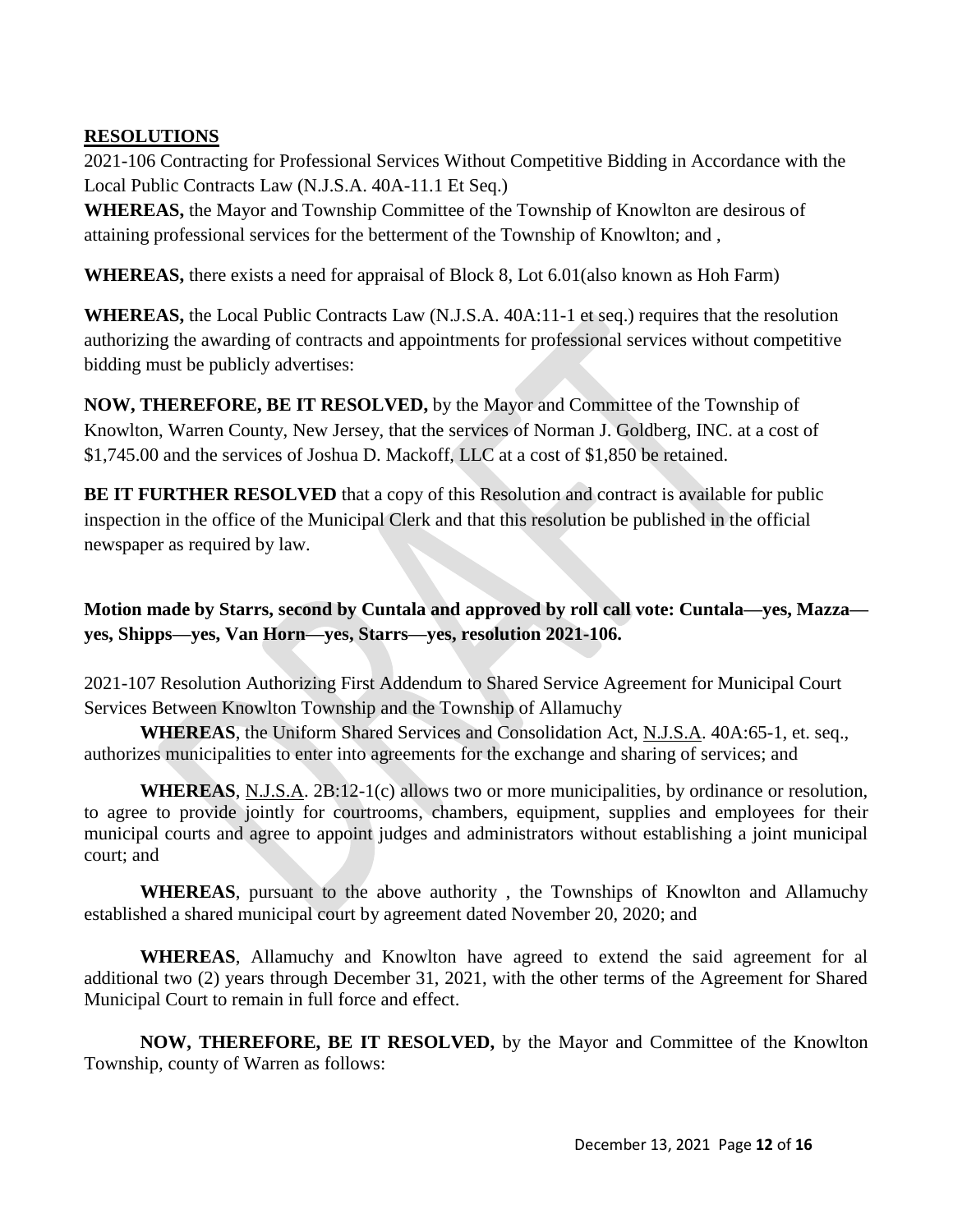- 1. On behalf of the Knowlton Township, the Mayor and the Clerk are hereby authorized to execute the First Addendum to Shared Services Agreement with the Township of Allamuchy that is annexed hereto as Exhibit "A" and any other documents necessary in furtherance of same.
- 2. This resolution shall take effect according to law

**Motion made by Starrs, second by Cuntala and approved by roll call vote: Cuntala—yes, Mazza yes, Shipps—yes, Van Horn—yes, Starrs—yes, resolution 2021-107.**

2021-108 Resolution Authorizing the Mayor and Clerk to Execute a Shared Service Agreement with Hardwick Township for Nixle Community Information Services.

**WHEREAS**, the Township of Knowlton renewed the contract with Everbridge, Inc. for Nixle community information services on October 22, 2021 services for a period of two years; and

**WHEREAS**, the price of such services shall be \$3,400.00 per year; and

**WHEREAS**, it is in the best interest of the Township to continue to share such service with the Township of Hardwick; and

**WHEREAS,** copies of the Shared Services Agreement between the Township of Knowlton and the Township of Hardwick will be available for public inspection upon the adoption of this Resolution; and

**NOW, THEREFORE, BE IT RESOLVED** by the Mayor and Committee of the Township of Knowlton, County of Warren, State of New Jersey, that the Mayor and Township Clerk are hereby authorized to execute a Shared Services Agreement for Community Information Services Between Knowlton Township and Hardwick Township in substantially the same form as attached hereto as **Exhibit A**.

**Motion made by Starrs, second by Cuntala and approved by roll call vote: Cuntala—yes, Mazza yes, Shipps—yes, Van Horn—yes, Starrs—yes, resolution 2021-108.**

2021-109 Resolution Approving Knowlton Township 2022 Annual Sewer Rates **WHEREAS,** the Knowlton Township Committee has approved the annual sewer rates for 2022;

and,

**WHEREAS,** the 2022 sewer rates are effective January 1, 2022 through December 31, 2022;

and,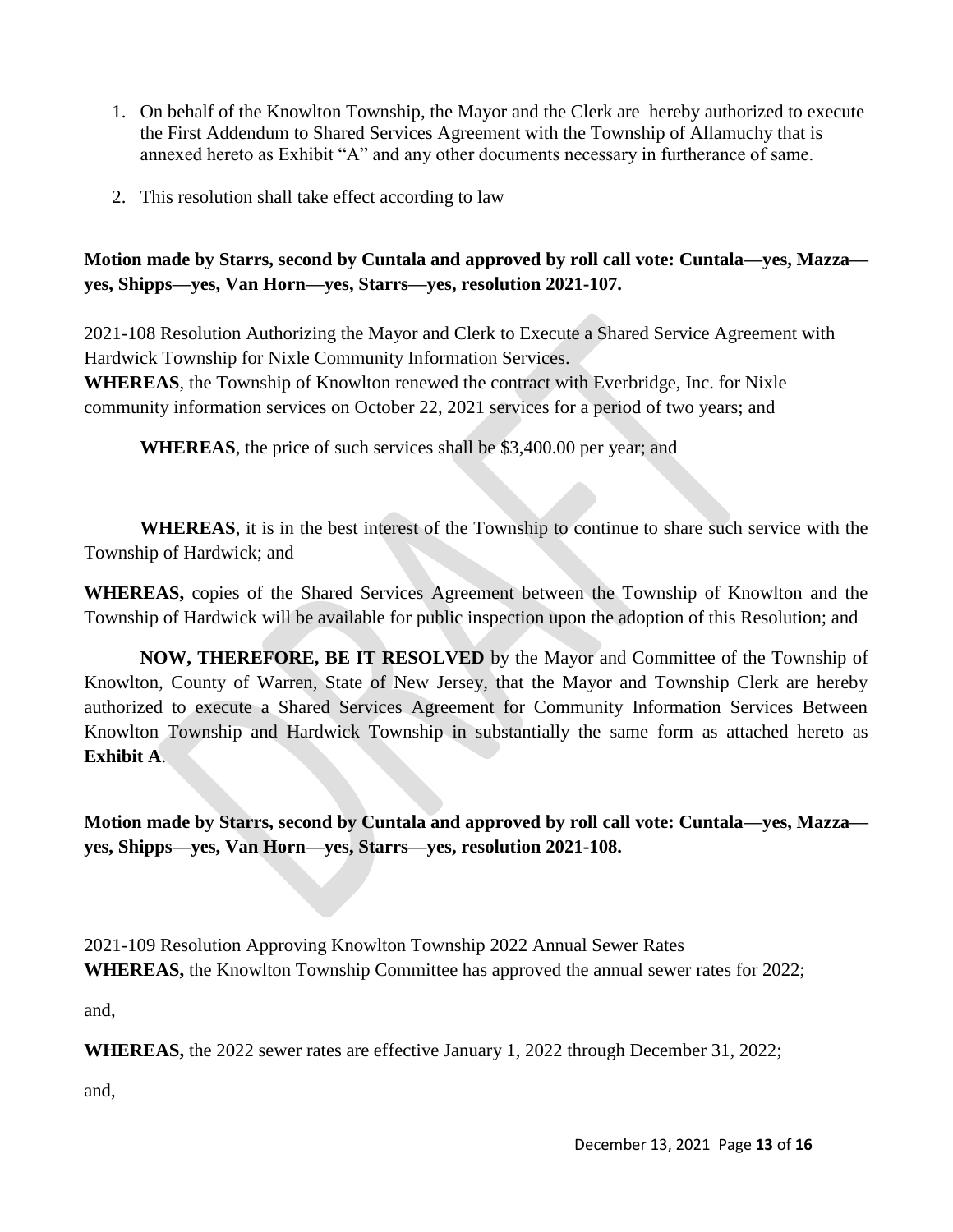|                      | <b>Sewer Allocation</b> | $%$ age of Flow | Monthly Charge to be Billed Quarterly |
|----------------------|-------------------------|-----------------|---------------------------------------|
| <b>Travel Center</b> | $20,000$ gpd            | 72.2%           | \$18,349                              |
| Of America           |                         |                 |                                       |
| McDonalds            | $3,200$ gpd             | 11.55%          | \$2,935                               |
| Simpson Rd.          | $4,500$ gpd             | 16.25%          | \$4,128                               |
| Project              |                         |                 |                                       |

**WHEREAS,** the 2022 approved sewer rates are as follows:

**NOW THEREFORE BE IT RESOLVED** that the Governing Body of Knowlton Township hereby approves 2022 sewer rates.

# **Motion made by Starrs, second by Cuntala and approved by roll call vote: Cuntala—yes, Mazza yes, Shipps—abstain, Van Horn—yes, Starrs—yes, resolution 2021-109.**

2021-110 Resolution Approving Payment of Vouchers

**BE IT RESOLVED,** by the Mayor and Committee of the Township of Knowlton, Warren County, New Jersey, that all claims attached are hereby approved as reasonable and proper claims against the Township of Knowlton.

**THEREFORE, BE IT RESOLVED** that approval for payment is hereby given to the Chief Financial Officer to pay said claims, subject to the availability of funds.

**Motion made by Starrs, second by Cuntala and approved by roll call vote: Cuntala—yes, Mazza yes, Shipps—yes, Van Horn—yes, Starrs—yes, resolution 2021-110.**

### **New Business**

### **Press Release: Electric Vehicle Charging Stations in Knowlton**

Motion made by Starrs, second by Cuntala and carried to approve the press release that Mayor Starrs prepared for the Electric Vehicle Charging Station in Knowlton.

### **Board of Adjustment Resignation Letter**

Motion made by Starrs, second by Cuntala and carried to accept Dennis Melillo resignation with regret from the Board of Adjustment.

December 13, 2021 Page **14** of **16** Motion made by Starrs, second by Cuntala and carried to approve moving up the alternates to regular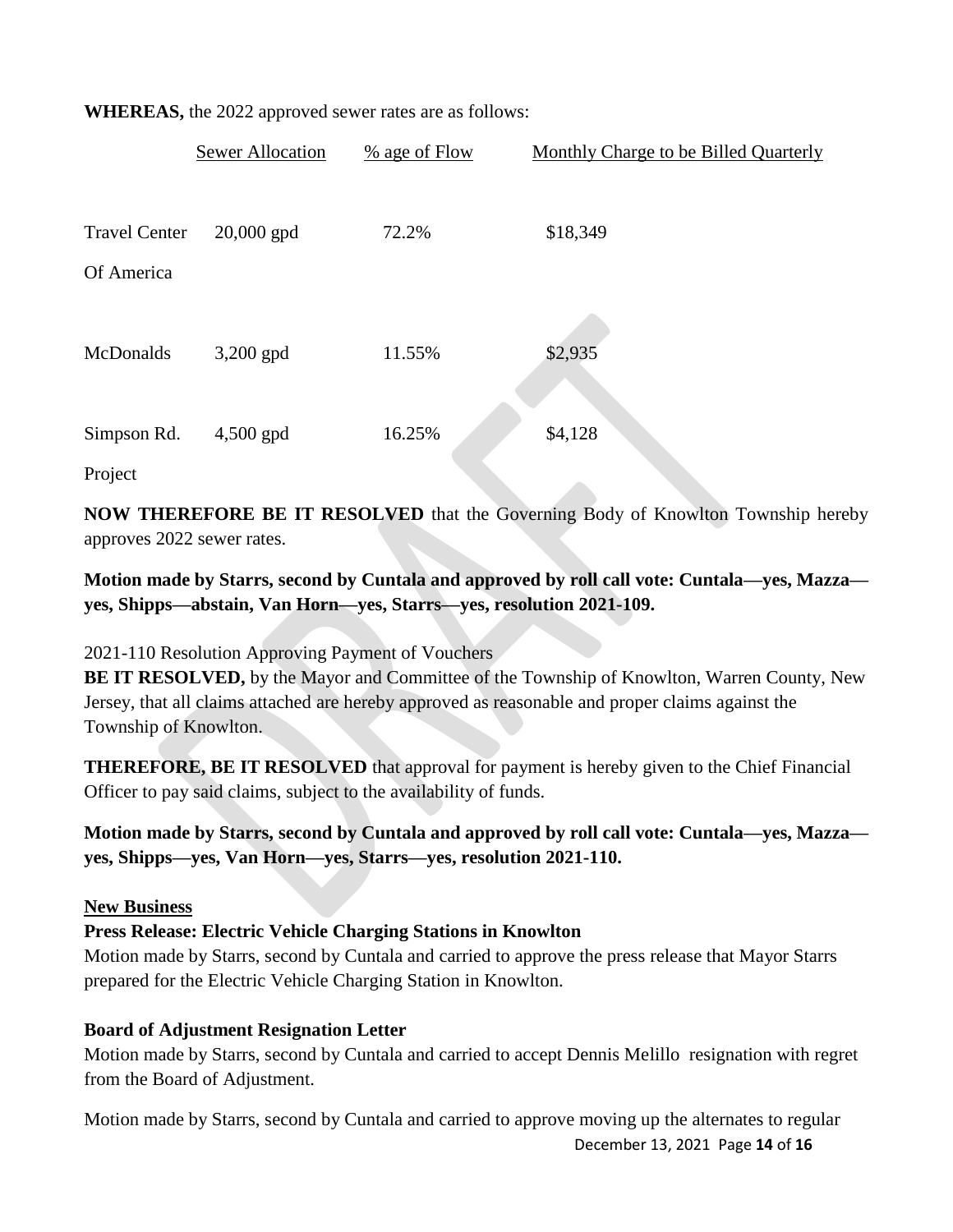positions on the board of adjustment board.

#### **2022 Township Meeting Calendar**

Committee agreed to have the 2022 Reorganization on January 3, 2022. January's meeting will be held on January  $24<sup>th</sup>$  due to scheduling conflicts. Committee also agreed to only have one meeting during the summer months.

#### **OLD BUSINESS**

#### **Municipal Building Security**

Discussion regarding the security quotes for the municipal building took place. Committee would like to have quotes for a panic button.

#### **Plastic Bag Collection**

Mayor Starrs explained that the girls scout group that was doing the Trex recycling program is no longer interested. Committee agreed to table the conversation until the next meeting to see if they can get any interest from volunteers in helping to bring the bags from the municipal building to Acme.

#### **Pest Control Quotes**

Motion made by Starrs, second by Cuntala and approved by roll call vote: Cuntala—yes, Mazza—yes, Shipps—yes, Van Horn—yes, Starrs—yes to accept a quote from Arkadia Eco Pest Control for a one time 3 month treatment of traps/baits interior and exterior for \$575.00.

### **CORRESPONDENCE**

### **MEETING MINUTES**

#### **September 23, 2021 Executive Session Meeting Minutes**

Motion made by Shipps, second by Cuntala and carried to approve September 23, 2021 Executive Session meeting minutes. .

#### **September 23, 2021 Public Session Meeting Minutes.**

Motion made by Starrs, second by Cuntala and carried to approve September 23, 2021 Public Session Meeting Minutes.

### **PUBLIC COMMENT**

#### **EXECUTIVE SESSION**

#### **Motion made by Starrs, second by Van Horn and carried to go into Executive Session at 8:32 pm. 2021- 111 Resolution Authorizing Executive Session**

WHEREAS, the Open Public Meetings Act; N.J.S.A. 10:4-6 et seq., declares it to be the public policy of the State to insure the right of citizens to have adequate advance notice of and the right to attend meetings of public bodies at which business affecting the public is discussed or acted upon; and

WHEREAS, the Open Public Meetings Act also recognized exceptions to the right of the public to attend portions of such meetings; and